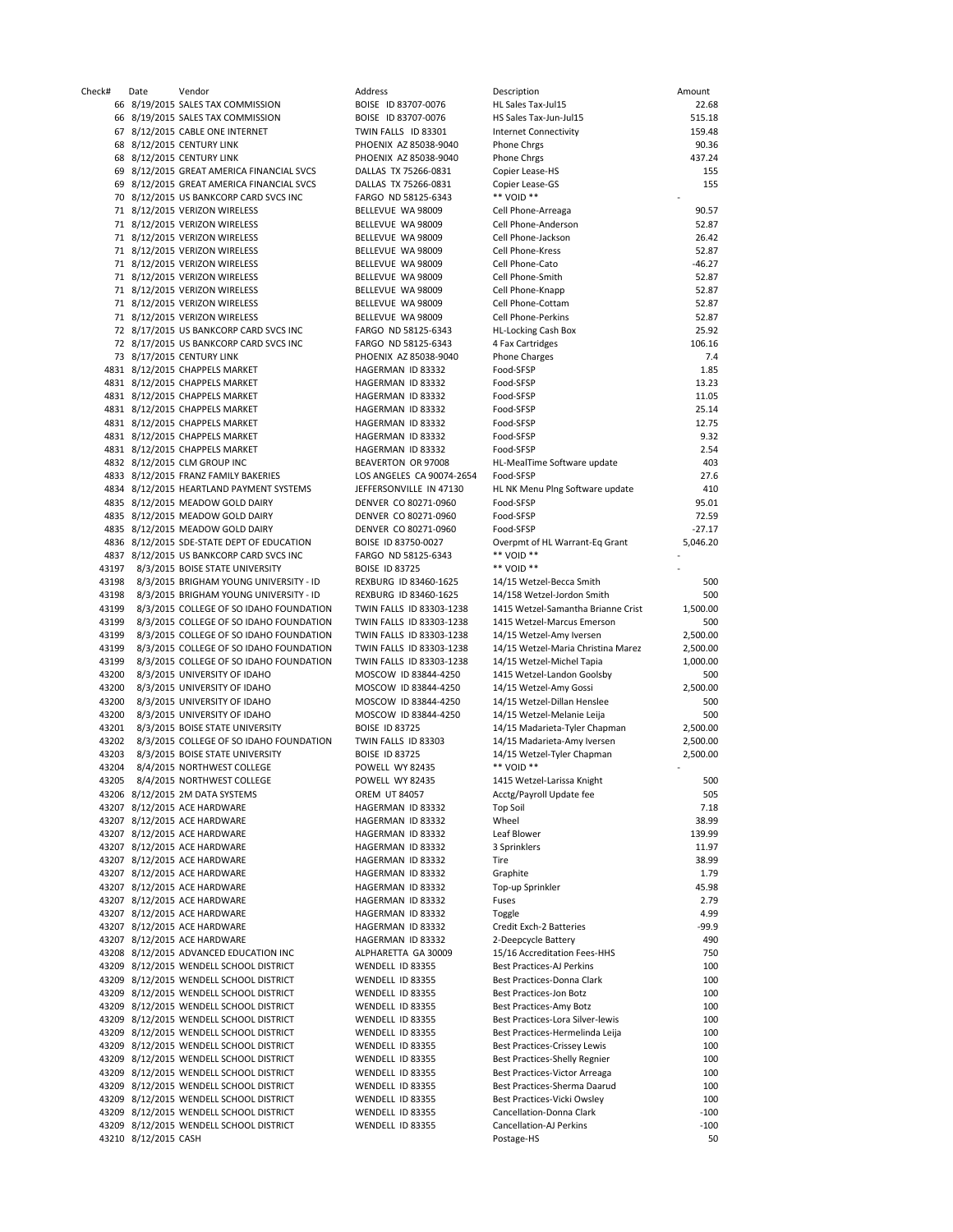43210 8/12/2015 CASH Postage-GS 500 September 50 September 50 September 50 September 50 September 50 September 50 43210 8/12/2015 CASH 43210 8/12/2015 CASH 43211 8/12/2015 CITY OF HAGERMAN AND HAGERMAN ID 83332 43211 8/12/2015 CITY OF HAGERMAN HAGERMAN ID 83332 43211 8/12/2015 CITY OF HAGERMAN HAGERMAN ID 83332 Water & Sewer-Ag 68.28 43211 8/12/2015 CITY OF HAGERMAN MAGERMAN HAGERMAN ID 83332 43212 8/12/2015 COSTCO MEMBERSHIP SEATTLE WA 98124-1783<br>43212 8/12/2015 COSTCO MEMBERSHIP SEATTLE WA 98124-1783 43212 8/12/2015 COSTCO MEMBERSHIP SEATTLE WA 98124-1783 H 43213 8/12/2015 EXCENT CORP ROSWELL GA 30075 F 43214 8/12/2015 ID HIGH SCH ACTIVITIES IHSAA BOISE ID 83704<br>43214 8/12/2015 ID HIGH SCH ACTIVITIES IHSAA BOISE ID 83704 43214 8/12/2015 ID HIGH SCH ACTIVITIES IHSAA 43214 8/12/2015 ID HIGH SCH ACTIVITIES IHSAA BOISE ID 83704 43214 8/12/2015 ID HIGH SCH ACTIVITIES IHSAA BOISE ID 83704 43214 8/12/2015 ID HIGH SCH ACTIVITIES IHSAA BOISE ID 83704 43214 8/12/2015 ID HIGH SCH ACTIVITIES IHSAA BOISE ID 83704 43214 8/12/2015 ID HIGH SCH ACTIVITIES IHSAA BOISE ID 83704 43214 8/12/2015 ID HIGH SCH ACTIVITIES IHSAA BOISE ID 83704 43214 8/12/2015 ID HIGH SCH ACTIVITIES IHSAA BOISE ID 83704 43214 8/12/2015 ID HIGH SCH ACTIVITIES IHSAA BOISE ID 83704 43214 8/12/2015 ID HIGH SCH ACTIVITIES IHSAA BOISE ID 83704 43214 8/12/2015 ID HIGH SCH ACTIVITIES IHSAA BOISE ID 83704<br>43214 8/12/2015 ID HIGH SCH ACTIVITIES IHSAA BOISE ID 83704 43214 8/12/2015 ID HIGH SCH ACTIVITIES IHSAA 43214 8/12/2015 ID HIGH SCH ACTIVITIES IHSAA BOISE ID 83704 43214 8/12/2015 ID HIGH SCH ACTIVITIES IHSAA BOISE ID 83704 43215 8/12/2015 IDAHO POWER COMPANY BOISE ID 83721-0030 P 43215 8/12/2015 IDAHO POWER COMPANY BOISE ID 83721-0030 P 43215 8/12/2015 IDAHO POWER COMPANY BOISE ID 83721-0030 P 43215 8/12/2015 IDAHO POWER COMPANY BOISE ID 83721-0030 43215 8/12/2015 IDAHO POWER COMPANY BOISE ID 83721-0030<br>43215 8/12/2015 IDAHO POWER COMPANY BOISE ID 83721-0030 43215 8/12/2015 IDAHO POWER COMPANY 43216 8/12/2015 ID SCHOOL DISTRICT COUNCIL BOISE ID 83705-1501 43217 8/12/2015 ID SCHOOL BOARD ASSN INC ISBA BOISE ID 83707-4797<br>43217 8/12/2015 ID SCHOOL BOARD ASSN INC ISBA BOISE ID 83707-4797 43217 8/12/2015 ID SCHOOL BOARD ASSN INC ISBA 43218 8/12/2015 IT - INTEGRATED TECHNOLOGIES TWIN FALLS ID 83303-1843 C 43218 8/12/2015 IT - INTEGRATED TECHNOLOGIES TWIN FALLS ID 83303-1843 C 43218 8/12/2015 IT - INTEGRATED TECHNOLOGIES TWIN FALLS ID 83303-1843 C 43218 8/12/2015 IT - INTEGRATED TECHNOLOGIES TWIN FALLS ID 83303-1843 43219 8/12/2015 LOWE'S HOME IMPROVEMENT TWIN FALLS ID 83301 43220 8/12/2015 LYNN ARRIAGA **HAGERMAN ID 83332** S 43220 8/12/2015 LYNN ARRIAGA HAGERMAN ID 83332 43220 8/12/2015 LYNN ARRIAGA HAGERMAN ID 83332 S 43220 8/12/2015 LYNN ARRIAGA HAGERMAN ID 83332 43221 8/12/2015 MASON TROPHIES TWIN FALLS ID 83303-0071 43221 8/12/2015 MASON TROPHIES TWIN FALLS ID 83303-0071 43221 8/12/2015 MASON TROPHIES TWIN FALLS ID 83303-0071 N 43221 8/12/2015 MASON TROPHIES TWIN FALLS ID 83303-0071 43221 8/12/2015 MASON TROPHIES TWIN FALLS ID 83303-0071 43222 8/12/2015 NCS PEARSON INC CHICAGO IL 60693 43223 8/12/2015 NORCO INC. TWIN FALLS ID 83301 43223 8/12/2015 NORCO INC. TWIN FALLS ID 83301 43223 8/12/2015 NORCO INC.<br>43223 8/12/2015 NORCO INC. TWIN FALLS ID 83301 43223 8/12/2015 NORCO INC. TWIN FALLS ID 83301 43223 8/12/2015 NORCO INC. TWIN FALLS ID 83301 43223 8/12/2015 NORCO INC.<br>43223 8/12/2015 NORCO INC. TWIN FALLS ID 83301 43223 8/12/2015 NORCO INC. TWIN FALLS ID 83301 43223 8/12/2015 NORCO INC. TWIN FALLS ID 83301 43223 8/12/2015 NORCO INC. TWIN FALLS ID 83301 Resistor 32 Bullet Foam Plugs 10.78  $43223$   $8/12/2015$  NORCO INC. TWIN FALLS ID 83301 43223 8/12/2015 NORCO INC. TWIN FALLS ID 83301 43223 8/12/2015 NORCO INC. TWIN FALLS ID 83301 43223 8/12/2015 NORCO INC. TWIN FALLS ID 83301 43223 8/12/2015 NORCO INC. TWIN FALLS ID 83301 43223 8/12/2015 NORCO INC. TWIN FALLS ID 83301 43223 8/12/2015 NORCO INC. TWIN FALLS ID 83301 43223 8/12/2015 NORCO INC. TWIN FALLS ID 83301 43223 8/12/2015 NORCO INC. TWIN FALLS ID 83301 6 43223 8/12/2015 NORCO INC. TWIN FALLS ID 83301 43223 8/12/2015 NORCO INC. TWIN FALLS ID 83301 43223 8/12/2015 NORCO INC. TWIN FALLS ID 83301 43223 8/12/2015 NORCO INC. TWIN FALLS ID 83301 43223 8/12/2015 NORCO INC. TWIN FALLS ID 83301 43223 8/12/2015 NORCO INC. TWIN FALLS ID 83301 43223 8/12/2015 NORCO INC.<br>43223 8/12/2015 NORCO INC. TWIN FALLS ID 83301 43223 8/12/2015 NORCO INC. TWIN FALLS ID 83301 43224 8/12/2015 PHILLIPS ELECTRIC WENDELL ID 83355 43225 8/12/2015 PRO ACTIVE ADVANTAGE LLC HAGERMAN ID 83332 Behavior Services 4966 43226 8/12/2015 RIVERSIDE HOTEL BOISE ID 83714 43227 8/12/2015 ROCHESTER 100 INC ROCHESTER NY 14692 C 43228 8/12/2015 SDE-STATE DEPT OF EDUCATION BOISE ID 83750-0027

| ostage-GS                                              | 5                 |
|--------------------------------------------------------|-------------------|
| ostage-Distr                                           | 5                 |
| ostage-HL<br>Nater & Sewer-Gym                         | 5<br>68.28        |
| <b>Nater &amp; Sewer-HS</b>                            | 161.54            |
| Nater & Sewer-Ag                                       | 68.28             |
| Nater & Sewer-GS                                       | 94.0              |
| GS-Costco 2015/16 Membership (75%)                     | 41.2              |
| IS-Costco 2015/16 Membership (75%)                     | 123.7             |
| xcent software update                                  | 533               |
| 15/16 Boys Golf Fee<br>L5/16 Girls Golf Fee            | 2!<br>2!          |
| 15/16 Annual Membership Dues                           | 15                |
| L5/16 HS Catastrophic Ins                              | 46.               |
| 15/16 FB Participation Fee                             | 2!                |
| 15/16 Boys Cross Country Fee                           | 2!                |
| 15/16 Girls Cross Country Fee                          | 2!                |
| L5/16 Boys Soccer Fee                                  | 2!                |
| L5/16 Girls Soccer Fee                                 | 2!                |
| 15/16 Volleyball Fee<br>15/16 Cheer Fee                | 2!<br>2!          |
| 15/16 Boys Track Fee                                   | 2!                |
| 15/16 Girls Track Fee                                  | 2!                |
| L5/16 Girls Basketball Fee                             | 2!                |
| 15/16 Boys Basketball Fee                              | 2!                |
| ower-Gym                                               | 203.7             |
| ower-HS                                                | 1,476.78          |
| ower-Ag                                                | 281.1             |
| ower-GS<br>ower-Lites                                  | 1,470.68<br>63.34 |
| ower-Pumps                                             | 277.1             |
| 15/16 Sch Distr Member Dues                            | 5                 |
| 15/16 ISBA Sch Distr Member Dues                       | 1,470.7           |
| 15/16 Policy Update Svc                                | 49                |
| Copier Maint-District                                  | 56.4              |
| Copier Maint-GS                                        | 1.26              |
| Copier Maint-SpEd                                      | 33                |
| Copier Maint-HS<br>Froy-Bilt 140cc Edger               | 65.27<br>284.0    |
| SumSch-Dollar Store reimb                              |                   |
| SumSch-Walmart reimb                                   | 22.28             |
| sumSch-Ridleys reimb                                   | 21.98             |
| GumSch-Walmart reimb(sprinkler)                        | $9.9^{\circ}$     |
| Vameplate-Mrs. Botz                                    | 6.73              |
| Vameplate-Mr. Botz                                     | 6.53              |
| Vameplate-Mr. Arreaga<br><b>Nameplate-Mrs. Botz</b>    | 7.14<br>6.73      |
| L Gold Wall Holder                                     | 9.6               |
| 2015/16 PowerSchool                                    | 2,650.00          |
| 4 Drawer Tool Cabinet                                  | 984.7             |
| <b>Blue/Gray Welding Gloves</b>                        | 2.                |
| Miller 035 Contact Tip                                 | 21.4              |
| Headrest Solo Goggles                                  | 74.2              |
| 12" Combo Square                                       | 6.67              |
| rotractor<br>Iuntington Wheel Dresser                  | 12.48<br>12.8     |
| emale Receptacle                                       | 8.37              |
| Resistor 32 Bullet Foam Plugs                          | 10.78             |
| Atlas Cone & Chisel (vertical)                         | 17.94             |
| Nypo Standard Tip Cleaner                              | 11.5              |
| Renewals Single Flint Round                            | 3.36              |
| <b>Black Electrical Tape</b>                           | 4.6               |
| Striker Single Flint Round                             | 4.4               |
| Silver Duct Tape<br>I row Scratch Brush                | 5.54<br>8.4       |
| Quick Mini Paint Stick                                 | 4.52              |
| in 1 Screwdriver                                       | 11.4              |
| lobart 447Z 1/8 6013                                   | 20                |
| 845 3/32x36 Mild Steel                                 | 22.42             |
| 15 FC Bronze 3/32x36                                   | 24.24             |
| Gray Shoulder Split -size Large We                     | 9.37              |
| <sup>"</sup> Crown w/Ratchet                           | 2 <sub>4</sub>    |
| Auto Darkening Helmet<br>tek Safety Glasses Clear Lens | 345.<br>33.84     |
| Clear Faceshield Windo                                 |                   |
| Chk Irrig Pump at elem sch                             | 6!                |
| Behavior Services                                      | 49                |
| Room-L.Priebe/VoTech Summer Conf                       | 33.               |
| <b>Drange Nicky Folders</b>                            | 23                |
| 2016 Stdnt Transp Assessment Fee                       | 440.3             |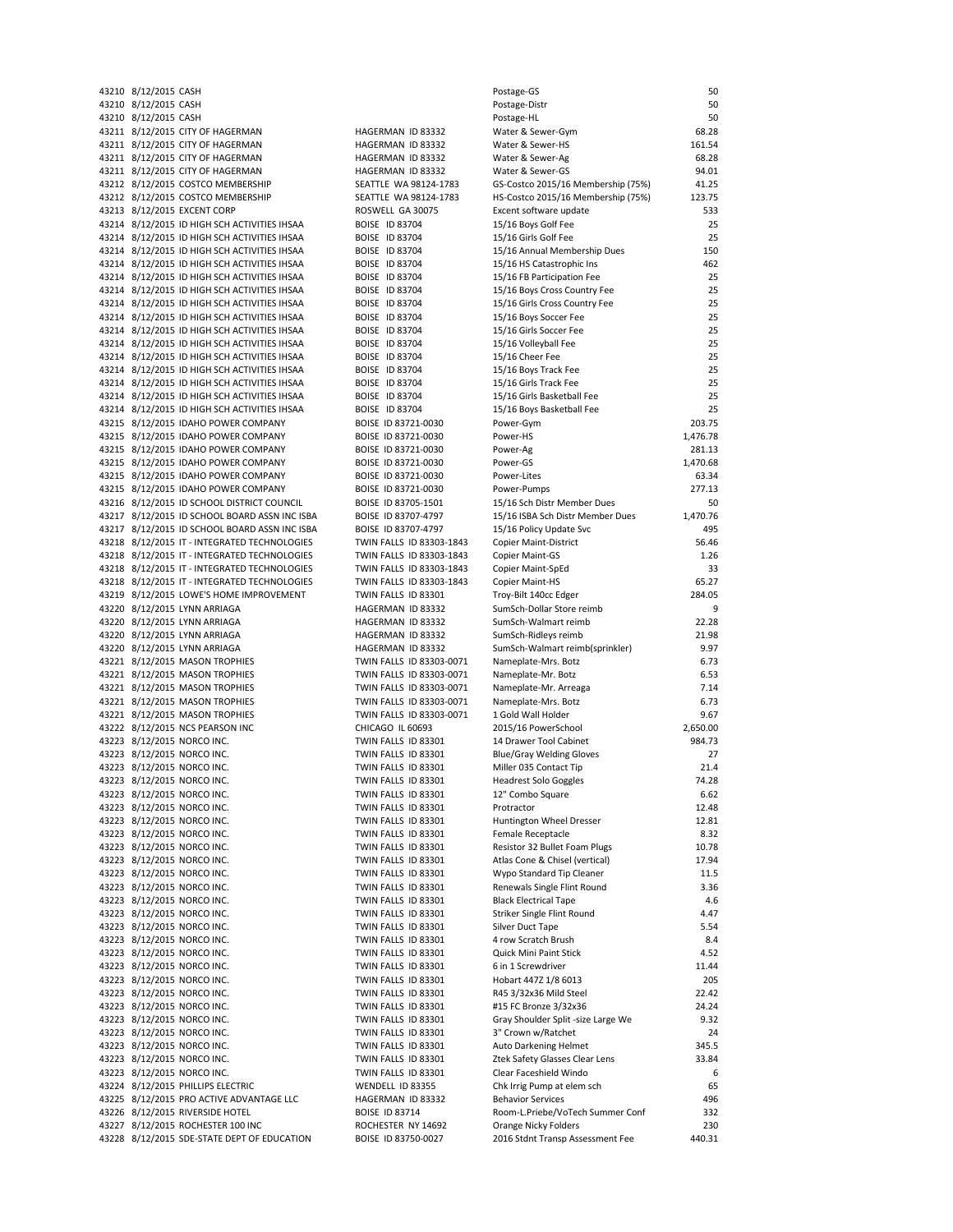|                            | 43229 8/12/2015 SILVERBACK LEARNING SOLUTN INC | <b>BOISE ID 83706</b> |
|----------------------------|------------------------------------------------|-----------------------|
|                            | 43229 8/12/2015 SILVERBACK LEARNING SOLUTN INC | <b>BOISE ID 83706</b> |
|                            | 43230 8/12/2015 US POSTMASTER                  | HAGERMAN ID 83332     |
|                            | 43231 8/12/2015 WAXIE SANITARY SUPPLY          | LOS ANGELES CA 90060- |
|                            | 43232 8/12/2015 WWS-WESTERN WASTE SERVICES     | JEROME ID 83338       |
|                            | 43233 8/12/2015 ZIGGY EXPRESS HAGERMAN         | <b>BLISS ID 83314</b> |
|                            | 43233 8/12/2015 ZIGGY EXPRESS HAGERMAN         | <b>BLISS ID 83314</b> |
|                            | 43233 8/12/2015 ZIGGY EXPRESS HAGERMAN         | <b>BLISS ID 83314</b> |
|                            | 43233 8/12/2015 ZIGGY EXPRESS HAGERMAN         | <b>BLISS ID 83314</b> |
|                            | 43233 8/12/2015 ZIGGY EXPRESS HAGERMAN         | BLISS ID 83314        |
|                            | 43234 8/12/2015 US POSTMASTER                  | HAGERMAN ID 83332     |
|                            | 43235 8/12/2015 US POSTMASTER                  | HAGERMAN ID 83332     |
|                            | 43255 8/19/2015 US POSTMASTER                  | HAGERMAN ID 83332     |
|                            | 43256 8/20/2015 AMERICAN FIDELITY CO - HSA     |                       |
|                            | 43256 8/20/2015 AMERICAN FIDELITY CO - HSA     |                       |
|                            | 43256 8/20/2015 AMERICAN FIDELITY CO - HSA     |                       |
|                            | 43256 8/20/2015 AMERICAN FIDELITY CO - HSA     |                       |
|                            | 43256 8/20/2015 AMERICAN FIDELITY CO - HSA     |                       |
|                            | 43256 8/20/2015 AMERICAN FIDELITY CO - HSA     |                       |
|                            | 43256 8/20/2015 AMERICAN FIDELITY CO - HSA     |                       |
|                            | 43256 8/20/2015 AMERICAN FIDELITY CO - HSA     |                       |
|                            | 43256 8/20/2015 AMERICAN FIDELITY CO - HSA     |                       |
|                            | 43256 8/20/2015 AMERICAN FIDELITY CO - HSA     |                       |
|                            | 43257 8/20/2015 BLUE CROSS OF IDAHO            | BOISE ID 83707-0948   |
|                            | 43257 8/20/2015 BLUE CROSS OF IDAHO            | BOISE ID 83707-0948   |
|                            | 43257 8/20/2015 BLUE CROSS OF IDAHO            | BOISE ID 83707-0948   |
|                            | 43257 8/20/2015 BLUE CROSS OF IDAHO            | BOISE ID 83707-0948   |
|                            | 43257 8/20/2015 BLUE CROSS OF IDAHO            | BOISE ID 83707-0948   |
|                            | 43257 8/20/2015 BLUE CROSS OF IDAHO            | BOISE ID 83707-0948   |
|                            | 43257 8/20/2015 BLUE CROSS OF IDAHO            | BOISE ID 83707-0948   |
|                            | 43257 8/20/2015 BLUE CROSS OF IDAHO            | BOISE ID 83707-0948   |
|                            | 43257 8/20/2015 BLUE CROSS OF IDAHO            | BOISE ID 83707-0948   |
|                            | 43257 8/20/2015 BLUE CROSS OF IDAHO            | BOISE ID 83707-0948   |
|                            | 43257 8/20/2015 BLUE CROSS OF IDAHO            | BOISE ID 83707-0948   |
|                            | 43257 8/20/2015 BLUE CROSS OF IDAHO            | BOISE ID 83707-0948   |
|                            | 43257 8/20/2015 BLUE CROSS OF IDAHO            | BOISE ID 83707-0948   |
|                            | 43257 8/20/2015 BLUE CROSS OF IDAHO            | BOISE ID 83707-0948   |
|                            | 43257 8/20/2015 BLUE CROSS OF IDAHO            | BOISE ID 83707-0948   |
|                            | 43257 8/20/2015 BLUE CROSS OF IDAHO            | BOISE ID 83707-0948   |
|                            | 43257 8/20/2015 BLUE CROSS OF IDAHO            | BOISE ID 83707-0948   |
|                            | 43257 8/20/2015 BLUE CROSS OF IDAHO            | BOISE ID 83707-0948   |
|                            | 43257 8/20/2015 BLUE CROSS OF IDAHO            | BOISE ID 83707-0948   |
|                            | 43257 8/20/2015 BLUE CROSS OF IDAHO            | BOISE ID 83707-0948   |
|                            | 43257 8/20/2015 BLUE CROSS OF IDAHO            | BOISE ID 83707-0948   |
|                            | 43257 8/20/2015 BLUE CROSS OF IDAHO            | BOISE ID 83707-0948   |
| 43258 8/20/2015 HJSD - IRS |                                                |                       |
| 43258 8/20/2015 HJSD - IRS |                                                |                       |
| 43258 8/20/2015 HJSD - IRS |                                                |                       |
| 43258 8/20/2015 HJSD - IRS |                                                |                       |
| 43258 8/20/2015 HJSD - IRS |                                                |                       |
| 43258 8/20/2015 HJSD - IRS |                                                |                       |
| 43258 8/20/2015 HJSD - IRS |                                                |                       |
| 43258 8/20/2015 HJSD - IRS |                                                |                       |
| 43258 8/20/2015 HJSD - IRS |                                                |                       |
| 43258 8/20/2015 HJSD - IRS |                                                |                       |
| 43258 8/20/2015 HJSD - IRS |                                                |                       |
| 43258 8/20/2015 HJSD - IRS |                                                |                       |
| 43258 8/20/2015 HJSD - IRS |                                                |                       |
| 43258 8/20/2015 HJSD - IRS |                                                |                       |
| 43258 8/20/2015 HJSD - IRS |                                                |                       |
| 43258 8/20/2015 HJSD - IRS |                                                |                       |
| 43258 8/20/2015 HJSD - IRS |                                                |                       |
| 43258 8/20/2015 HJSD - IRS |                                                |                       |
| 43258 8/20/2015 HJSD - IRS |                                                |                       |
| 43258 8/20/2015 HJSD - IRS |                                                |                       |
| 43258 8/20/2015 HJSD - IRS |                                                |                       |
| 43258 8/20/2015 HJSD - IRS |                                                |                       |
| 43258 8/20/2015 HJSD - IRS |                                                |                       |
| 43258 8/20/2015 HJSD - IRS |                                                |                       |
|                            | 43259 8/20/2015 HJSD - PERSI                   |                       |
|                            | 43259 8/20/2015 HJSD - PERSI                   |                       |
|                            | 43259 8/20/2015 HJSD - PERSI                   |                       |
|                            | 43259 8/20/2015 HJSD - PERSI                   |                       |
|                            | 43259 8/20/2015 HJSD - PERSI                   |                       |
|                            | 43259 8/20/2015 HJSD - PERSI                   |                       |
|                            | 43259 8/20/2015 HJSD - PERSI                   |                       |
|                            | 43259 8/20/2015 HJSD - PERSI                   |                       |
|                            | 43259 8/20/2015 HJSD - PERSI                   |                       |
|                            | 43259 8/20/2015 HJSD - PERSI                   |                       |
|                            | 13250 8/20/2015 HISD - DERSI                   |                       |

| 43229 8/12/2015 SILVERBACK LEARNING SOLUTN INC | <b>BOISE ID 83706</b>     | Mileposts Subscr 7/1/15-6/30/15 | 2,100.00 |
|------------------------------------------------|---------------------------|---------------------------------|----------|
| 43229 8/12/2015 SILVERBACK LEARNING SOLUTN INC | <b>BOISE ID 83706</b>     | Implementation Fee              | 500      |
| 43230 8/12/2015 US POSTMASTER                  | HAGERMAN ID 83332         | ** VOID **                      |          |
| 43231 8/12/2015 WAXIE SANITARY SUPPLY          | LOS ANGELES CA 90060-0227 | ** VOID **                      |          |
|                                                |                           |                                 |          |
| 43232 8/12/2015 WWS-WESTERN WASTE SERVICES     | JEROME ID 83338           | Trash pickup                    | 148.5    |
| 43233 8/12/2015 ZIGGY EXPRESS HAGERMAN         | <b>BLISS ID 83314</b>     | Fuel-Mower                      | 20.56    |
| 43233 8/12/2015 ZIGGY EXPRESS HAGERMAN         | <b>BLISS ID 83314</b>     | Fuel-Mower                      | 27.21    |
| 43233 8/12/2015 ZIGGY EXPRESS HAGERMAN         | <b>BLISS ID 83314</b>     | Fuel-Mower                      | 12.29    |
|                                                |                           |                                 |          |
| 43233 8/12/2015 ZIGGY EXPRESS HAGERMAN         | <b>BLISS ID 83314</b>     | Fuel-Mower                      | 19.05    |
| 43233 8/12/2015 ZIGGY EXPRESS HAGERMAN         | <b>BLISS ID 83314</b>     | Fuel-Mower                      | 21.78    |
| 43234 8/12/2015 US POSTMASTER                  | HAGERMAN ID 83332         | Postage-HS (4 rolls/stamps)     | 196      |
| 43235 8/12/2015 US POSTMASTER                  | HAGERMAN ID 83332         | Bulk Mail - August 2015         | 150.5    |
|                                                |                           |                                 |          |
| 43255 8/19/2015 US POSTMASTER                  | HAGERMAN ID 83332         | <b>Bulk Stamp renewal</b>       | 225      |
| 43256 8/20/2015 AMERICAN FIDELITY CO - HSA     |                           | Am Fidelity - HSA Svg - 08-2015 | 151.7    |
| 43256 8/20/2015 AMERICAN FIDELITY CO - HSA     |                           | Am Fidelity - HSA Svg - 08-2015 | 150.52   |
| 43256 8/20/2015 AMERICAN FIDELITY CO - HSA     |                           | Am Fidelity - HSA Svg - 08-2015 | 104.65   |
|                                                |                           |                                 |          |
| 43256 8/20/2015 AMERICAN FIDELITY CO - HSA     |                           | Am Fidelity - HSA Svg - 08-2015 | 46.23    |
| 43256 8/20/2015 AMERICAN FIDELITY CO - HSA     |                           | Am Fidelity - HSA Svg - 08-2015 | 127.96   |
| 43256 8/20/2015 AMERICAN FIDELITY CO - HSA     |                           | Am Fidelity - HSA Svg - 08-2015 | 151.7    |
| 43256 8/20/2015 AMERICAN FIDELITY CO - HSA     |                           | Am Fidelity - HSA Svg - 08-2015 | 287.24   |
|                                                |                           |                                 |          |
| 43256 8/20/2015 AMERICAN FIDELITY CO - HSA     |                           | Am Fidelity - HSA Svg - 08-2015 | 16.16    |
| 43256 8/20/2015 AMERICAN FIDELITY CO - HSA     |                           | Am Fidelity - HSA Svg - 08-2015 | 23.16    |
| 43256 8/20/2015 AMERICAN FIDELITY CO - HSA     |                           | Am Fidelity - HSA - 08-2015     | 2.58     |
| 43257 8/20/2015 BLUE CROSS OF IDAHO            |                           | Blue Cross - 08-2015            | 153.39   |
|                                                | BOISE ID 83707-0948       |                                 |          |
| 43257 8/20/2015 BLUE CROSS OF IDAHO            | BOISE ID 83707-0948       | Blue Cross - 08-2015            | 320.48   |
| 43257 8/20/2015 BLUE CROSS OF IDAHO            | BOISE ID 83707-0948       | Blue Cross - 08-2015            | 708.69   |
| 43257 8/20/2015 BLUE CROSS OF IDAHO            | BOISE ID 83707-0948       | Blue Cross - 08-2015            | 63.71    |
|                                                |                           |                                 |          |
| 43257 8/20/2015 BLUE CROSS OF IDAHO            | BOISE ID 83707-0948       | Blue Cross - 08-2015            | 121.42   |
| 43257 8/20/2015 BLUE CROSS OF IDAHO            | BOISE ID 83707-0948       | Blue Cross - 08-2015            | 916.12   |
| 43257 8/20/2015 BLUE CROSS OF IDAHO            | BOISE ID 83707-0948       | Blue Cross - 08-2015            | 238.38   |
| 43257 8/20/2015 BLUE CROSS OF IDAHO            |                           | Blue Cross - 08-2015            | 227.14   |
|                                                | BOISE ID 83707-0948       |                                 |          |
| 43257 8/20/2015 BLUE CROSS OF IDAHO            | BOISE ID 83707-0948       | Blue Cross - 08-2015            | 574.62   |
| 43257 8/20/2015 BLUE CROSS OF IDAHO            | BOISE ID 83707-0948       | Blue Cross - HSA - 08-2015      | 3,794.13 |
| 43257 8/20/2015 BLUE CROSS OF IDAHO            | BOISE ID 83707-0948       | Blue Cross - HSA - 08-2015      | 4,425.07 |
|                                                |                           |                                 |          |
| 43257 8/20/2015 BLUE CROSS OF IDAHO            | BOISE ID 83707-0948       | Blue Cross - HSA - 08-2015      | 911.89   |
| 43257 8/20/2015 BLUE CROSS OF IDAHO            | BOISE ID 83707-0948       | Blue Cross - HSA - 08-2015      | 189.3    |
| 43257 8/20/2015 BLUE CROSS OF IDAHO            | BOISE ID 83707-0948       | Blue Cross - HSA - 08-2015      | 805.77   |
| 43257 8/20/2015 BLUE CROSS OF IDAHO            | BOISE ID 83707-0948       | Blue Cross - 08-2015            | 158.74   |
|                                                |                           |                                 |          |
| 43257 8/20/2015 BLUE CROSS OF IDAHO            | BOISE ID 83707-0948       | Blue Cross - HSA - 08-2015      | 358.96   |
| 43257 8/20/2015 BLUE CROSS OF IDAHO            | BOISE ID 83707-0948       | Blue Cross - HSA - 08-2015      | 418.6    |
| 43257 8/20/2015 BLUE CROSS OF IDAHO            | BOISE ID 83707-0948       | Blue Cross - HSA - 08-2015      | 59.74    |
| 43257 8/20/2015 BLUE CROSS OF IDAHO            |                           |                                 | 798.97   |
|                                                | BOISE ID 83707-0948       | Blue Cross - 08-2015            |          |
| 43257 8/20/2015 BLUE CROSS OF IDAHO            | BOISE ID 83707-0948       | Blue Cross - 08-2015            | 959.86   |
| 43257 8/20/2015 BLUE CROSS OF IDAHO            | BOISE ID 83707-0948       | Blue Cross - 08-2015            | 192.42   |
| 43257 8/20/2015 BLUE CROSS OF IDAHO            | BOISE ID 83707-0948       | Blue Cross - 08-2015            | 84.27    |
|                                                |                           |                                 |          |
| 43258 8/20/2015 HJSD - IRS                     |                           | IRS-Fica - 08-2015              | 204.36   |
| 43258 8/20/2015 HJSD - IRS                     |                           | IRS-Fica - 08-2015              | 20.43    |
| 43258 8/20/2015 HJSD - IRS                     |                           | IRS-Fica - 08-2015              | 235.76   |
| 43258 8/20/2015 HJSD - IRS                     |                           | IRS-Fica - 08-2015              | 32.34    |
|                                                |                           |                                 |          |
| 43258 8/20/2015 HJSD - IRS                     |                           | IRS-Fica - 08-2015              | 64.84    |
| 43258 8/20/2015 HJSD - IRS                     |                           | IRS-Medicare - 08-2015          | 33.2     |
| 43258 8/20/2015 HJSD - IRS                     |                           | IRS-Medicare - 08-2015          | 55.6     |
|                                                |                           |                                 |          |
| 43258 8/20/2015 HJSD - IRS                     |                           | IRS - Fica - 08-2015            | 77.67    |
| 43258 8/20/2015 HJSD - IRS                     |                           | IRS-Fica - 08-2015              | 343.89   |
| 43258 8/20/2015 HJSD - IRS                     |                           | IRS-Fica - 08-2015              | 453.38   |
| 43258 8/20/2015 HJSD - IRS                     |                           | IRS-Fica - 08-2015              | 670.78   |
|                                                |                           |                                 |          |
| 43258 8/20/2015 HJSD - IRS                     |                           | IRS-Fica - 08-2015              | 212.78   |
| 43258 8/20/2015 HJSD - IRS                     |                           | IRS-Fica - 08-2015              | 81.11    |
| 43258 8/20/2015 HJSD - IRS                     |                           | IRS-Fica - 08-2015              | 126.93   |
| 43258 8/20/2015 HJSD - IRS                     |                           | IRS-Fica - 08-2015              | 2,201.48 |
|                                                |                           |                                 |          |
| 43258 8/20/2015 HJSD - IRS                     |                           | IRS-Fica - 08-2015              | 338.52   |
| 43258 8/20/2015 HJSD - IRS                     |                           | IRS-Fica - 08-2015              | 88.23    |
| 43258 8/20/2015 HJSD - IRS                     |                           | IRS-Fica - 08-2015              | 364.4    |
|                                                |                           |                                 |          |
| 43258 8/20/2015 HJSD - IRS                     |                           | IRS-Fica - 08-2015              | 218.83   |
| 43258 8/20/2015 HJSD - IRS                     |                           | IRS-Fica - 08-2015              | 56.47    |
| 43258 8/20/2015 HJSD - IRS                     |                           | IRS-Fica - 08-2015              | 2,992.97 |
| 43258 8/20/2015 HJSD - IRS                     |                           | IRS-Fica - 08-2015              | 433.25   |
|                                                |                           |                                 |          |
| 43258 8/20/2015 HJSD - IRS                     |                           | IRS-Fica - 08-2015              | 50.72    |
| 43258 8/20/2015 HJSD - IRS                     |                           | IRS-Fica - 08-2015              | 64.3     |
| 43259 8/20/2015 HJSD - PERSI                   |                           | PERSI-Sick Leave - 08-2015      | 37.53    |
|                                                |                           |                                 |          |
| 43259 8/20/2015 HJSD - PERSI                   |                           | PERSI-Sick Leave - 08-2015      | 14.5     |
| 43259 8/20/2015 HJSD - PERSI                   |                           | PERSI-Sick Leave - 08-2015      | 11.72    |
| 43259 8/20/2015 HJSD - PERSI                   |                           | PERSI-Sick Leave - 08-2015      | 31.59    |
| 43259 8/20/2015 HJSD - PERSI                   |                           | PERSI-Sick Leave - 08-2015      | 3.13     |
|                                                |                           |                                 |          |
| 43259 8/20/2015 HJSD - PERSI                   |                           | PERSI-Sick Leave - 08-2015      | 5.16     |
| 43259 8/20/2015 HJSD - PERSI                   |                           | PERSI-Sick Leave - 08-2015      | 35.89    |
| 43259 8/20/2015 HJSD - PERSI                   |                           | PERSI-Retirement - 08-2015      | 3,710.65 |
| 43259 8/20/2015 HJSD - PERSI                   |                           | PERSI-Retirement - 08-2015      | 4,686.26 |
|                                                |                           |                                 |          |
| 43259 8/20/2015 HJSD - PERSI                   |                           | PERSI-Retirement - 08-2015      | 819.46   |
| 43259 8/20/2015 HJSD - PERSI                   |                           | PERSI-Retirement - 08-2015      | 147.48   |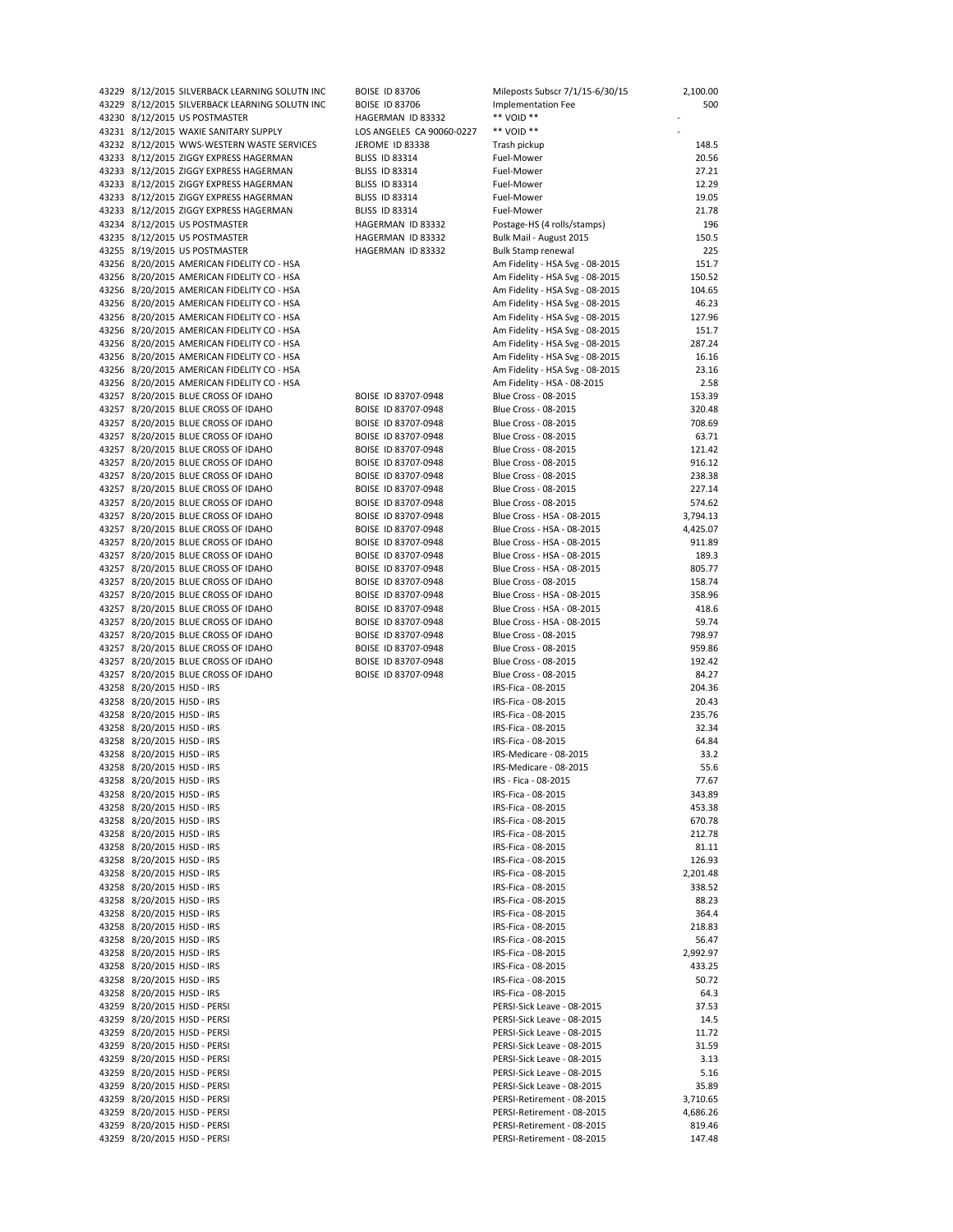| 43259<br>8/20/2015 HJSD - PERSI<br>8/20/2015 HJSD - PERSI<br>43259<br>43259<br>8/20/2015 HJSD - PERSI<br>43259<br>8/20/2015 HJSD - PERSI<br>8/20/2015 HJSD - PERSI<br>43259<br>43259<br>8/20/2015 HJSD - PERSI<br>43259<br>8/20/2015 HJSD - PERSI<br>8/20/2015 HJSD - PERSI<br>43259<br>43259<br>8/20/2015 HJSD - PERSI<br>43259<br>8/20/2015 HJSD - PERSI<br>8/20/2015 HJSD - PERSI<br>43259<br>8/20/2015 HJSD - PERSI<br>43259 |  |
|----------------------------------------------------------------------------------------------------------------------------------------------------------------------------------------------------------------------------------------------------------------------------------------------------------------------------------------------------------------------------------------------------------------------------------|--|
|                                                                                                                                                                                                                                                                                                                                                                                                                                  |  |
|                                                                                                                                                                                                                                                                                                                                                                                                                                  |  |
|                                                                                                                                                                                                                                                                                                                                                                                                                                  |  |
|                                                                                                                                                                                                                                                                                                                                                                                                                                  |  |
|                                                                                                                                                                                                                                                                                                                                                                                                                                  |  |
|                                                                                                                                                                                                                                                                                                                                                                                                                                  |  |
|                                                                                                                                                                                                                                                                                                                                                                                                                                  |  |
|                                                                                                                                                                                                                                                                                                                                                                                                                                  |  |
|                                                                                                                                                                                                                                                                                                                                                                                                                                  |  |
|                                                                                                                                                                                                                                                                                                                                                                                                                                  |  |
|                                                                                                                                                                                                                                                                                                                                                                                                                                  |  |
|                                                                                                                                                                                                                                                                                                                                                                                                                                  |  |
| 8/20/2015 HJSD - PERSI<br>43259                                                                                                                                                                                                                                                                                                                                                                                                  |  |
| 43259<br>8/20/2015 HJSD - PERSI                                                                                                                                                                                                                                                                                                                                                                                                  |  |
| 43259<br>8/20/2015 HJSD - PERSI                                                                                                                                                                                                                                                                                                                                                                                                  |  |
| 8/20/2015 HJSD - PERSI<br>43259                                                                                                                                                                                                                                                                                                                                                                                                  |  |
| 8/20/2015 HJSD - PERSI<br>43259                                                                                                                                                                                                                                                                                                                                                                                                  |  |
| 8/20/2015 HJSD - PERSI<br>43259<br>8/20/2015 HJSD - PERSI                                                                                                                                                                                                                                                                                                                                                                        |  |
| 43259<br>43259<br>8/20/2015 HJSD - PERSI                                                                                                                                                                                                                                                                                                                                                                                         |  |
| 8/20/2015 HJSD - PERSI<br>43259                                                                                                                                                                                                                                                                                                                                                                                                  |  |
| 43259<br>8/20/2015 HJSD - PERSI                                                                                                                                                                                                                                                                                                                                                                                                  |  |
| 8/20/2015 HJSD - PERSI<br>43259                                                                                                                                                                                                                                                                                                                                                                                                  |  |
| 8/20/2015 HJSD - PERSI<br>43259                                                                                                                                                                                                                                                                                                                                                                                                  |  |
| 43259<br>8/20/2015 HJSD - PERSI                                                                                                                                                                                                                                                                                                                                                                                                  |  |
| 43259<br>8/20/2015 HJSD - PERSI                                                                                                                                                                                                                                                                                                                                                                                                  |  |
| 8/20/2015 HJSD - PERSI<br>43259                                                                                                                                                                                                                                                                                                                                                                                                  |  |
| 43259<br>8/20/2015 HJSD - PERSI                                                                                                                                                                                                                                                                                                                                                                                                  |  |
| 43259<br>8/20/2015 HJSD - PERSI                                                                                                                                                                                                                                                                                                                                                                                                  |  |
| 43259<br>8/20/2015 HJSD - PERSI                                                                                                                                                                                                                                                                                                                                                                                                  |  |
| 8/20/2015 HJSD - PERSI<br>43259                                                                                                                                                                                                                                                                                                                                                                                                  |  |
| 8/20/2015 HJSD - PERSI<br>43259                                                                                                                                                                                                                                                                                                                                                                                                  |  |
| 43259<br>8/20/2015 HJSD - PERSI                                                                                                                                                                                                                                                                                                                                                                                                  |  |
| 43259<br>8/20/2015 HJSD - PERSI                                                                                                                                                                                                                                                                                                                                                                                                  |  |
| 8/20/2015 HJSD - PERSI<br>43259                                                                                                                                                                                                                                                                                                                                                                                                  |  |
| 43259<br>8/20/2015 HJSD - PERSI                                                                                                                                                                                                                                                                                                                                                                                                  |  |
| 8/20/2015 STANDARD INSURANCE CO<br>43260                                                                                                                                                                                                                                                                                                                                                                                         |  |
| 8/20/2015 STANDARD INSURANCE CO<br>43260                                                                                                                                                                                                                                                                                                                                                                                         |  |
| 43260<br>8/20/2015 STANDARD INSURANCE CO                                                                                                                                                                                                                                                                                                                                                                                         |  |
| 8/20/2015 STANDARD INSURANCE CO<br>43260                                                                                                                                                                                                                                                                                                                                                                                         |  |
| 8/20/2015 STANDARD INSURANCE CO<br>43260                                                                                                                                                                                                                                                                                                                                                                                         |  |
| 8/20/2015 STANDARD INSURANCE CO<br>43260                                                                                                                                                                                                                                                                                                                                                                                         |  |
|                                                                                                                                                                                                                                                                                                                                                                                                                                  |  |
| 8/20/2015 STANDARD INSURANCE CO                                                                                                                                                                                                                                                                                                                                                                                                  |  |
| 8/20/2015 STANDARD INSURANCE CO                                                                                                                                                                                                                                                                                                                                                                                                  |  |
| 8/20/2015 STANDARD INSURANCE CO<br>43260                                                                                                                                                                                                                                                                                                                                                                                         |  |
| 43260<br>43260<br>8/20/2015 STANDARD INSURANCE CO<br>43260                                                                                                                                                                                                                                                                                                                                                                       |  |
| 43260<br>8/20/2015 STANDARD INSURANCE CO                                                                                                                                                                                                                                                                                                                                                                                         |  |
| 8/20/2015 STANDARD INSURANCE CO                                                                                                                                                                                                                                                                                                                                                                                                  |  |
| 8/20/2015 STANDARD INSURANCE CO<br>43260                                                                                                                                                                                                                                                                                                                                                                                         |  |
| 8/20/2015 STANDARD INSURANCE CO                                                                                                                                                                                                                                                                                                                                                                                                  |  |
| 43260<br>43260<br>43260<br>8/20/2015 STANDARD INSURANCE CO                                                                                                                                                                                                                                                                                                                                                                       |  |
| 8/20/2015 STANDARD INSURANCE CO<br>43260                                                                                                                                                                                                                                                                                                                                                                                         |  |
| 8/20/2015<br>STANDARD INSURANCE CO<br>43260                                                                                                                                                                                                                                                                                                                                                                                      |  |
| STANDARD INSURANCE CO<br>43260<br>8/20/2015                                                                                                                                                                                                                                                                                                                                                                                      |  |
| 8/20/2015<br>STANDARD INSURANCE CO<br>43260                                                                                                                                                                                                                                                                                                                                                                                      |  |
| 43260<br>8/20/2015<br>STANDARD INSURANCE CO                                                                                                                                                                                                                                                                                                                                                                                      |  |
| STANDARD INSURANCE CO<br>43260<br>8/20/2015                                                                                                                                                                                                                                                                                                                                                                                      |  |
| STANDARD INSURANCE CO<br>43260<br>8/20/2015                                                                                                                                                                                                                                                                                                                                                                                      |  |
| STANDARD INSURANCE CO<br>43260<br>8/20/2015                                                                                                                                                                                                                                                                                                                                                                                      |  |
| STANDARD INSURANCE CO<br>43260<br>8/20/2015                                                                                                                                                                                                                                                                                                                                                                                      |  |
| WAXIE SANITARY SUPPLY<br>43262<br>8/12/2015                                                                                                                                                                                                                                                                                                                                                                                      |  |
| WAXIE SANITARY SUPPLY<br>43262<br>8/12/2015                                                                                                                                                                                                                                                                                                                                                                                      |  |
| <b>WAXIE SANITARY SUPPLY</b><br>43262<br>8/12/2015                                                                                                                                                                                                                                                                                                                                                                               |  |
| <b>WAXIE SANITARY SUPPLY</b><br>43262<br>8/12/2015                                                                                                                                                                                                                                                                                                                                                                               |  |
| <b>WAXIE SANITARY SUPPLY</b><br>43262<br>8/12/2015<br><b>WAXIE SANITARY SUPPLY</b><br>43262<br>8/12/2015                                                                                                                                                                                                                                                                                                                         |  |
| <b>WAXIE SANITARY SUPPLY</b><br>43262<br>8/12/2015                                                                                                                                                                                                                                                                                                                                                                               |  |
| <b>WAXIE SANITARY SUPPLY</b><br>43262<br>8/12/2015                                                                                                                                                                                                                                                                                                                                                                               |  |
| <b>WAXIE SANITARY SUPPLY</b><br>43262<br>8/12/2015                                                                                                                                                                                                                                                                                                                                                                               |  |
| <b>WAXIE SANITARY SUPPLY</b><br>43262<br>8/12/2015                                                                                                                                                                                                                                                                                                                                                                               |  |
| <b>WAXIE SANITARY SUPPLY</b><br>43262<br>8/12/2015                                                                                                                                                                                                                                                                                                                                                                               |  |
| <b>WAXIE SANITARY SUPPLY</b><br>43262<br>8/12/2015                                                                                                                                                                                                                                                                                                                                                                               |  |
| WAXIE SANITARY SUPPLY<br>43262<br>8/12/2015                                                                                                                                                                                                                                                                                                                                                                                      |  |
| 8/12/2015 WAXIE SANITARY SUPPLY<br>43262                                                                                                                                                                                                                                                                                                                                                                                         |  |
| 8/12/2015 WAXIE SANITARY SUPPLY<br>43262                                                                                                                                                                                                                                                                                                                                                                                         |  |
| 8/12/2015 WAXIE SANITARY SUPPLY<br>43262                                                                                                                                                                                                                                                                                                                                                                                         |  |
| 8/12/2015 WAXIE SANITARY SUPPLY<br>43262<br>8/12/2015 WAXIE SANITARY SUPPLY<br>43262                                                                                                                                                                                                                                                                                                                                             |  |

| 43259 8/20/2015 HJSD - PERSI           |                           | PERSI-Retirement - 08-2015       | 521.2     |
|----------------------------------------|---------------------------|----------------------------------|-----------|
| 43259 8/20/2015 HJSD - PERSI           |                           | PERSI-Retirement - 08-2015       | 754.67    |
| 43259 8/20/2015 HJSD - PERSI           |                           | PERSI-Retirement - 08-2015       | 1,164.73  |
|                                        |                           |                                  |           |
| 43259 8/20/2015 HJSD - PERSI           |                           | PERSI-Retirement - 08-2015       | 366.24    |
| 43259 8/20/2015 HJSD - PERSI           |                           | PERSI-Retirement - 08-2015       | 141.5     |
| 43259 8/20/2015 HJSD - PERSI           |                           | PERSI-Retirement - 08-2015       | 114.37    |
| 43259 8/20/2015 HJSD - PERSI           |                           | PERSI-Retirement - 08-2015       | 308.26    |
|                                        |                           |                                  |           |
| 43259 8/20/2015 HJSD - PERSI           |                           | PERSI-Retirement - 08-2015       | 30.53     |
| 43259 8/20/2015 HJSD - PERSI           |                           | PERSI-Retirement - 08-2015       | 50.34     |
| 43259 8/20/2015 HJSD - PERSI           |                           | PERSI-Retirement - 08-2015       | 350.23    |
| 43259 8/20/2015 HJSD - PERSI           |                           | PERSI-Retirement - 08-2015       | 82.27     |
|                                        |                           |                                  |           |
| 43259 8/20/2015 HJSD - PERSI           |                           | PERSI-Retirement - 08-2015       | 48.71     |
| 43259 8/20/2015 HJSD - PERSI           |                           | PERSI-Retirement - 08-2015       | 112.58    |
| 43259 8/20/2015 HJSD - PERSI           |                           | PERSI-Retirement - 08-2015       | 514.99    |
| 43259 8/20/2015 HJSD - PERSI           |                           | PERSI-Sick Leave - 08-2015       | 380.25    |
|                                        |                           |                                  |           |
| 43259 8/20/2015 HJSD - PERSI           |                           | PERSI-Sick Leave - 08-2015       | 8.43      |
| 43259 8/20/2015 HJSD - PERSI           |                           | PERSI-Retirement - 08-2015       | 118.21    |
| 43259 8/20/2015 HJSD - PERSI           |                           | PERSI - Sick Leave - 08-2015     | 12.12     |
|                                        |                           |                                  | 4.99      |
| 43259 8/20/2015 HJSD - PERSI           |                           | PERSI-Sick Leave - 08-2015       |           |
| 43259 8/20/2015 HJSD - PERSI           |                           | PERSI-Sick Leave - 08-2015       | 119.35    |
| 43259 8/20/2015 HJSD - PERSI           |                           | PERSI-Sick Leave - 08-2015       | 11.55     |
| 43259 8/20/2015 HJSD - PERSI           |                           | PERSI-Sick Leave - 08-2015       | 437.2     |
|                                        |                           |                                  |           |
| 43259 8/20/2015 HJSD - PERSI           |                           | PERSI-Sick Leave - 08-2015       | 83.97     |
| 43259 8/20/2015 HJSD - PERSI           |                           | PERSI-Sick Leave - 08-2015       | 52.79     |
| 43259 8/20/2015 HJSD - PERSI           |                           | PERSI-Sick Leave - 08-2015       | 8.35      |
| 43259 8/20/2015 HJSD - PERSI           |                           | PERSI-Retirement - 08-2015       | 485.75    |
|                                        |                           |                                  |           |
| 43259 8/20/2015 HJSD - PERSI           |                           | PERSI-Sick Leave - 08-2015       | 49.77     |
| 43259 8/20/2015 HJSD - PERSI           |                           | PERSI-Sick Leave - 08-2015       | 15.12     |
| 43259 8/20/2015 HJSD - PERSI           |                           | PERSI-Retirement - 08-2015       | 389.17    |
| 43259 8/20/2015 HJSD - PERSI           |                           | PERSI-Sick Leave - 08-2015       | 39.89     |
|                                        |                           |                                  |           |
| 43259 8/20/2015 HJSD - PERSI           |                           | PERSI-Sick Leave - 08-2015       | 53.41     |
| 43259 8/20/2015 HJSD - PERSI           |                           | PERSI-Retirement - 08-2015       | 83.58     |
| 43259 8/20/2015 HJSD - PERSI           |                           | PERSI-Sick Leave - 08-2015       | 8.56      |
|                                        |                           |                                  |           |
| 43259 8/20/2015 HJSD - PERSI           |                           | PERSI-Retirement - 08-2015       | 81.55     |
| 43259 8/20/2015 HJSD - PERSI           |                           | PERSI-Sick Leave - 08-2015       | 77.33     |
| 43259 8/20/2015 HJSD - PERSI           |                           | PERSI-Retirement - 08-2015       | 72.7      |
| 43259 8/20/2015 HJSD - PERSI           |                           | PERSI-Sick Leave - 08-2015       | 7.15      |
|                                        |                           |                                  |           |
| 43260 8/20/2015 STANDARD INSURANCE CO. | PORTLAND OR 97228-6367    | Standard-Life - 08-2015          | 43.26     |
| 43260 8/20/2015 STANDARD INSURANCE CO. | PORTLAND OR 97228-6367    | Standard-Life - 08-2015          | 43.43     |
| 43260 8/20/2015 STANDARD INSURANCE CO. | PORTLAND OR 97228-6367    | Standard-Life - 08-2015          | 2         |
| 43260 8/20/2015 STANDARD INSURANCE CO. | PORTLAND OR 97228-6367    | Standard-Life - 08-2015          | 7.05      |
|                                        |                           |                                  |           |
| 43260 8/20/2015 STANDARD INSURANCE CO. | PORTLAND OR 97228-6367    | Standard-Life - 08-2015          | 3.64      |
| 43260 8/20/2015 STANDARD INSURANCE CO. | PORTLAND OR 97228-6367    | Standard-Life - 08-2015          | 1.63      |
| 43260 8/20/2015 STANDARD INSURANCE CO. | PORTLAND OR 97228-6367    | Standard-Life - 08-2015          | 3.37      |
|                                        |                           |                                  |           |
| 43260 8/20/2015 STANDARD INSURANCE CO. | PORTLAND OR 97228-6367    | Standard-Life - 08-2015          | 4         |
| 43260 8/20/2015 STANDARD INSURANCE CO. | PORTLAND OR 97228-6367    | Standard-Life - 08-2015          | 13.57     |
| 43260 8/20/2015 STANDARD INSURANCE CO. | PORTLAND OR 97228-6367    | Standard-Life - 08-2015          | 0.75      |
| 43260 8/20/2015 STANDARD INSURANCE CO. | PORTLAND OR 97228-6367    | Standard-Life - 08-2015          | 3.99      |
|                                        |                           |                                  |           |
| 43260 8/20/2015 STANDARD INSURANCE CO. | PORTLAND OR 97228-6367    | Standard-Life - 08-2015          | 5.65      |
| 43260 8/20/2015 STANDARD INSURANCE CO. | PORTLAND OR 97228-6367    | Standard-Life - 08-2015          | 1.12      |
| 43260 8/20/2015 STANDARD INSURANCE CO. | PORTLAND OR 97228-6367    | Standard-Life - 08-2015          | 2.1       |
| 43260 8/20/2015 STANDARD INSURANCE CO. | PORTLAND OR 97228-6367    | Standard-Life - 08-2015          | 10.65     |
|                                        |                           |                                  |           |
| 43260 8/20/2015 STANDARD INSURANCE CO. | PORTLAND OR 97228-6367    | Standard Life - 08-2015          | 1.26      |
| 43260 8/20/2015 STANDARD INSURANCE CO. | PORTLAND OR 97228-6367    | Standard-Life - 08-2015          | 2.2       |
| 43260 8/20/2015 STANDARD INSURANCE CO. | PORTLAND OR 97228-6367    | Standard-Life - 08-2015          | 1.33      |
| 43260 8/20/2015 STANDARD INSURANCE CO. |                           | Standard-Life - 08-2015          |           |
|                                        | PORTLAND OR 97228-6367    |                                  | 4.6       |
| 43260 8/20/2015 STANDARD INSURANCE CO. | PORTLAND OR 97228-6367    | Standard-Life - 08-2015          | 0.4       |
| 43260 8/20/2015 STANDARD INSURANCE CO. | PORTLAND OR 97228-6367    | Standard-Life - 08-2015          | 0.8       |
| 43260 8/20/2015 STANDARD INSURANCE CO. | PORTLAND OR 97228-6367    | Standard-Life - 08-2015          | 1.58      |
|                                        |                           |                                  |           |
| 43260 8/20/2015 STANDARD INSURANCE CO. | PORTLAND OR 97228-6367    | Standard-Life - 08-2015          | 0.85      |
| 43260 8/20/2015 STANDARD INSURANCE CO. | PORTLAND OR 97228-6367    | Standard-Life - 08-2015          | 7.81      |
| 43262 8/12/2015 WAXIE SANITARY SUPPLY  | LOS ANGELES CA 90060-0227 | Spotter Cleaner                  | 314.72    |
| 43262 8/12/2015 WAXIE SANITARY SUPPLY  | LOS ANGELES CA 90060-0227 | Transportation chg               | 7.75      |
|                                        |                           |                                  |           |
| 43262 8/12/2015 WAXIE SANITARY SUPPLY  | LOS ANGELES CA 90060-0227 | Lift Off #2 Stain                | 72.17     |
| 43262 8/12/2015 WAXIE SANITARY SUPPLY  | LOS ANGELES CA 90060-0227 | Kleenline Blue Cleaning Pads     | 22.38     |
| 43262 8/12/2015 WAXIE SANITARY SUPPLY  | LOS ANGELES CA 90060-0227 | GP Forward 4x1 Gallon            | 236       |
|                                        |                           |                                  |           |
| 43262 8/12/2015 WAXIE SANITARY SUPPLY  | LOS ANGELES CA 90060-0227 | Vectra Floor Finish 5 gal        | 704.4     |
| 43262 8/12/2015 WAXIE SANITARY SUPPLY  | LOS ANGELES CA 90060-0227 | <b>Urinal Screens</b>            | 192.9     |
| 43262 8/12/2015 WAXIE SANITARY SUPPLY  | LOS ANGELES CA 90060-0227 | Waxie Glass Cleaner              | 29.94     |
| 43262 8/12/2015 WAXIE SANITARY SUPPLY  | LOS ANGELES CA 90060-0227 | Waxie Brite-n-White              | 344.8     |
|                                        |                           |                                  |           |
| 43262 8/12/2015 WAXIE SANITARY SUPPLY  | LOS ANGELES CA 90060-0227 | <b>Pumie Scouring Stick</b>      | 44.14     |
| 43262 8/12/2015 WAXIE SANITARY SUPPLY  | LOS ANGELES CA 90060-0227 | Waxie Gum Away                   | 100.62    |
| 43262 8/12/2015 WAXIE SANITARY SUPPLY  | LOS ANGELES CA 90060-0227 | Waxie Medical Disinfectant Wipes | 109.17    |
| 43262 8/12/2015 WAXIE SANITARY SUPPLY  |                           | 3M 20" White Super Polish Pads   |           |
|                                        | LOS ANGELES CA 90060-0227 |                                  | 161.95    |
| 43262 8/12/2015 WAXIE SANITARY SUPPLY  | LOS ANGELES CA 90060-0227 | Vac Telescoping Wand             | 881.66    |
| 43262 8/12/2015 WAXIE SANITARY SUPPLY  | LOS ANGELES CA 90060-0227 | Super Coach Filters (vac)        | 117       |
| 43262 8/12/2015 WAXIE SANITARY SUPPLY  | LOS ANGELES CA 90060-0227 | Iron Handle Scrub Brush          | 20.9      |
|                                        |                           |                                  |           |
| 43262 8/12/2015 WAXIE SANITARY SUPPLY  | LOS ANGELES CA 90060-0227 | Retn-3M 20" Maroon Wood Pad      | $-246.18$ |
| 43262 8/12/2015 WAXIE SANITARY SUPPLY  | LOS ANGELES CA 90060-0227 | Retn-3M 20" Maroon Wood Pad      | $-282.39$ |
|                                        |                           |                                  |           |